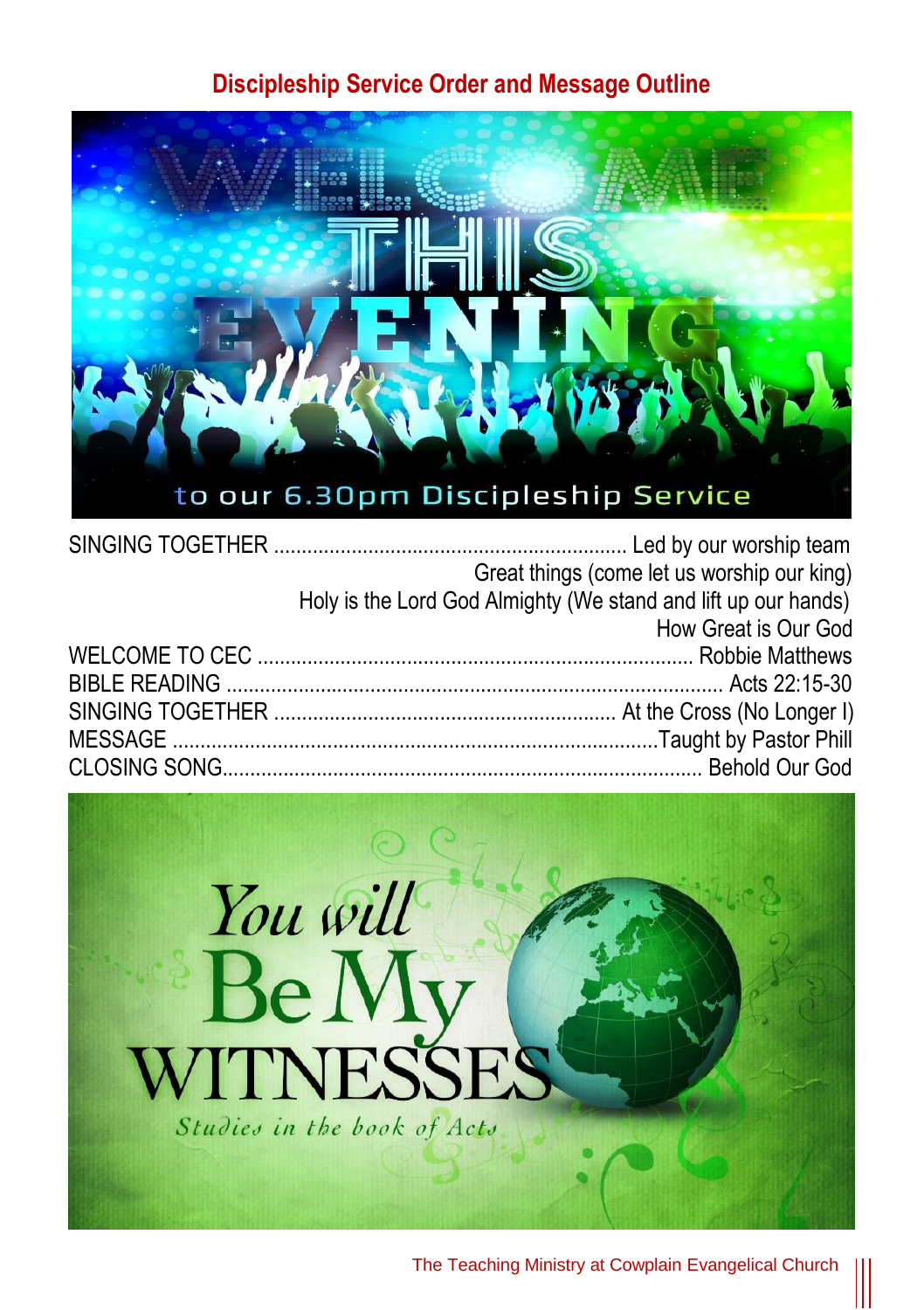## **You will be my witnesses#62 How to have the right attitude Acts 22:15-30**

**Introduction**

| Acts 21:27-30 |                                                                           |
|---------------|---------------------------------------------------------------------------|
| Acts 21:30-34 | 2. The <u>Contractor Communication</u> by the Romans.                     |
|               |                                                                           |
|               | How to turn a negative situation into a positive testimony:               |
|               | 1. Accept the situation is from _________________.                        |
|               | 2. Use the situation as an <b>contract and the set of the situation</b> . |
| Acts 22:1     | 3. Do everything you can to win the <b>Soluting</b>                       |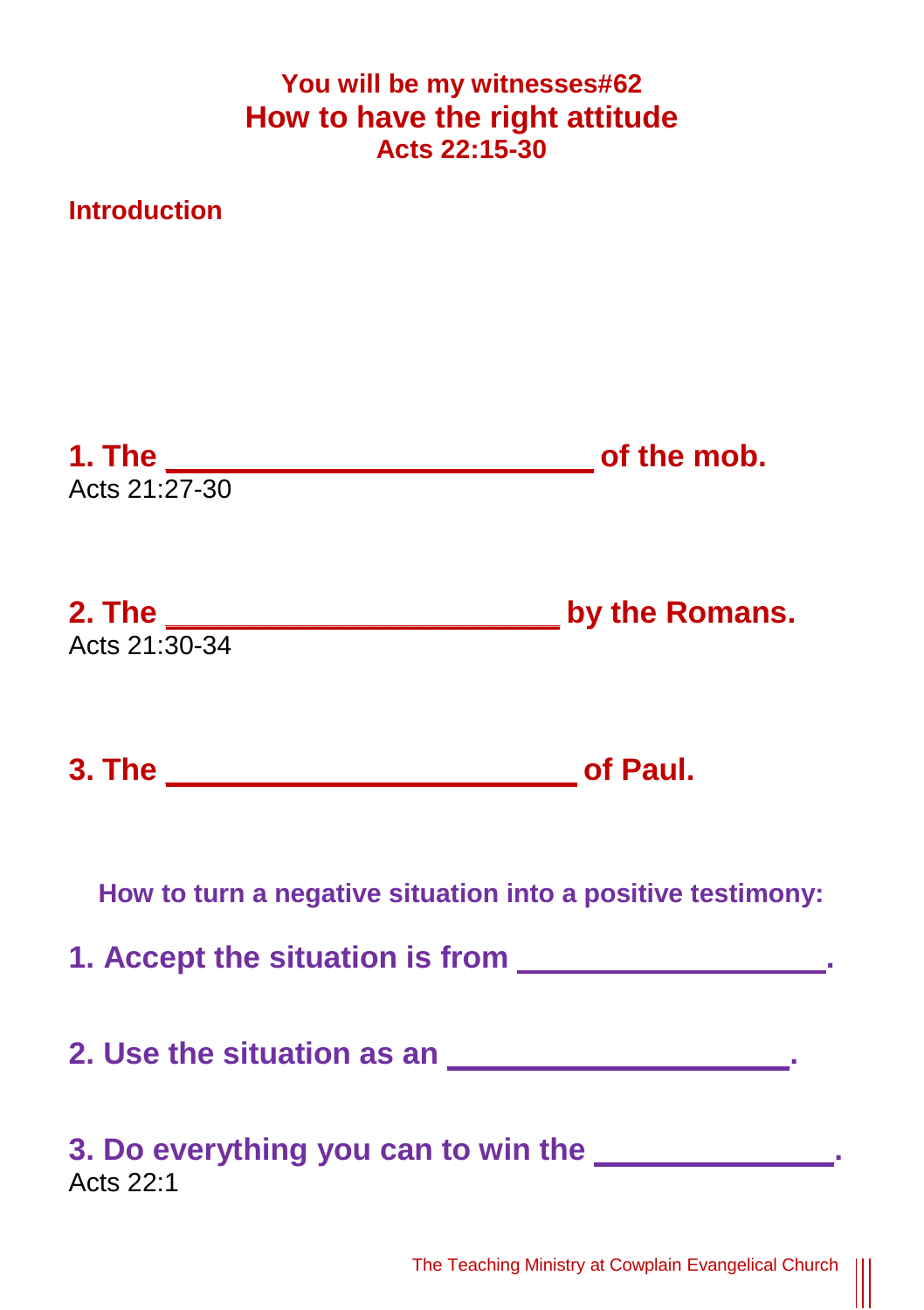## **4. Exalt the \_\_\_\_\_\_\_\_\_\_\_\_\_\_.**  Acts 22:14-15

Acts 22:16

Romans 10:9-10

Romans 10:13

Acts 22:17

Acts 22:18

Acts 22:19-20

Acts 22:21